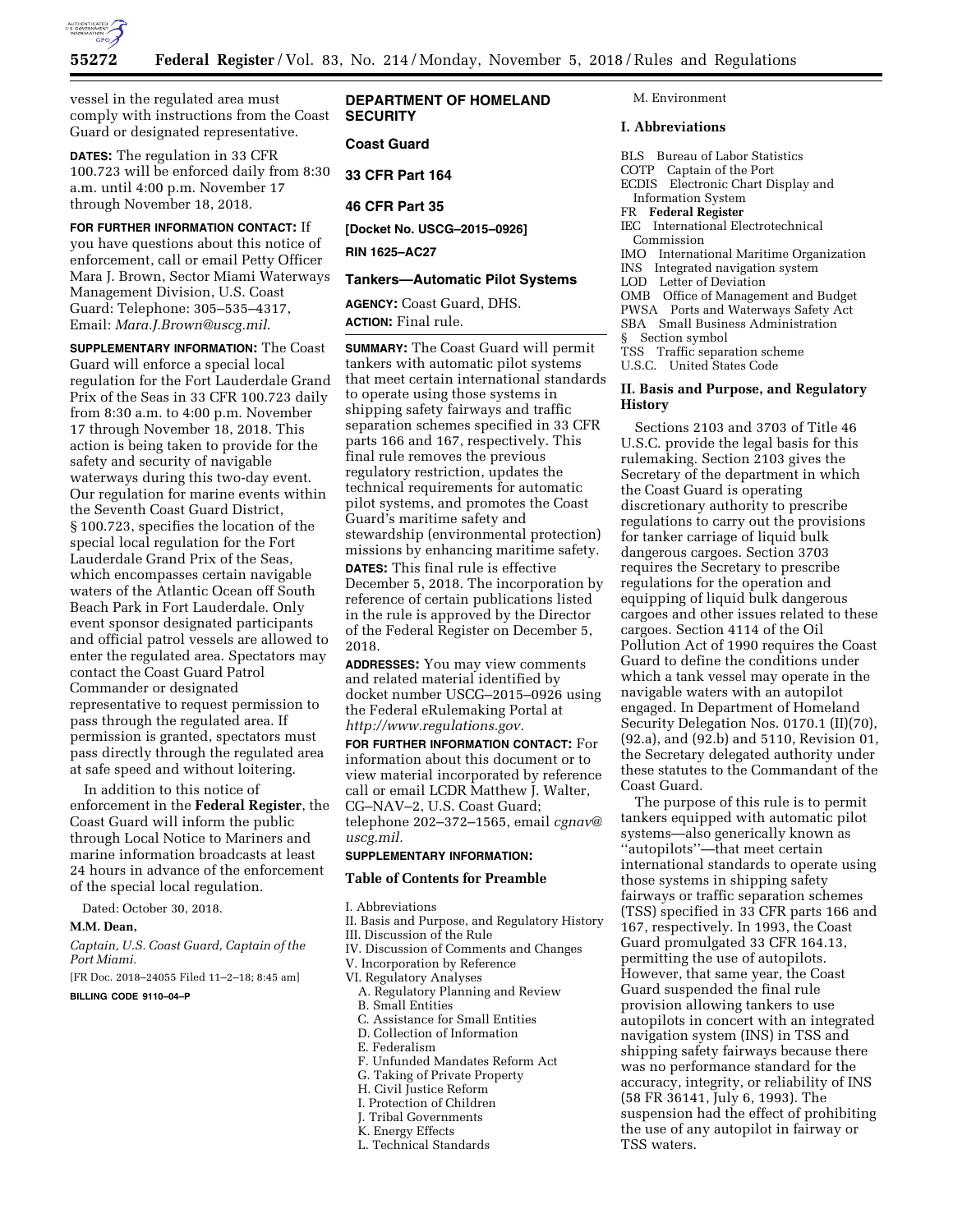Since then, the International Electrotechnical Commission (IEC), a voluntary industry consensus standardssetting body, has developed standards for heading and track control systems.1 The International Maritime Organization (IMO) has adopted resolutions endorsing these standards, and has recommended to IMO member states that they adopt performance standards ''not inferior to'' those the IMO has adopted. The Coast Guard believes that tanker autopilot systems that meet the IEC's standards should be relieved of the regulatory burden that prohibits use of these systems in fairway and TSS waters.

Prohibiting the use of autopilots creates regulatory burdens for both industry and the Coast Guard, as tanker owners and operators must apply for deviations from the prohibition. The Coast Guard grants the deviations on a case-by-case basis and, since 2013, has issued approximately 35 deviations to allow tankers to operate specific IEC and IMO compliant autopilots in fairway or TSS waters within specific Captain of the Port (COTP) zones. To eliminate these unnecessary burdens on industry and the Coast Guard, the Coast Guard published a notice of proposed rulemaking with a request for comments titled ''Tankers—Automatic Pilot Systems in Waters'' in the **Federal Register** on July 11, 2016 (81 FR 44817).

## **III. Discussion of the Final Rule**

This final rule amends 33 CFR 164.13, which relates to the navigation of tankers underway. Specifically, this rule amends 33 CFR 164.13 to allow tankers equipped with specific IEC-compliant autopilots to use those systems in fairway and TSS waters without having to apply to individual COTPs for deviations, and without the need for COTPs to ensure IEC compliance and issue deviations.

This action will eliminate the current burdens on industry applying for deviations and the Coast Guard granting those deviations that are no longer necessary because of advances in technology. Moreover, the Coast Guard expects that this rule will enhance maritime safety because the autopilots in question offer greater precision and navigational safety than conventional autopilots, and arguably, even human

steering. Lastly, by incorporating industry standards, this rule is consistent with Executive Order 13609 (Promoting International Regulatory Cooperation), which encourages international regulatory cooperation to reduce, eliminate, or prevent unnecessary difference in regulatory requirements.2

For these reasons, the Coast Guard adopts, as final, 33 CFR 164.13 as proposed in the notice of proposed rulemaking. The Coast Guard also makes additional changes described in Section IV of this preamble. These changes respond to public comment requesting clarity on specific terms used in the proposed regulatory text.

Finally, the Coast Guard is removing a cross-reference to 33 CFR 164.13 in 46 CFR 35.20–45. This cross-reference was necessary when the two sections had different information regarding the use of autopilots. However, it is no longer necessary with the changes implemented by this rule.

## **IV. Discussion of Comments and Changes**

During the public comment period, the Coast Guard received comments from 7 commenters, including mariners, a pilots' association, a state board of commissioners of pilots, a company operating tank vessels, and an association of companies engaged in oceangoing shipping. Below we summarize the comments and provide our responses.

Three commenters supported permitting tankers to use autopilots with appropriate safeguards. The Coast Guard concurs, and believes § 164.13 provides adequate safeguards because it requires the continued presence of a qualified helmsman; prohibits the use of autopilot in anchorage grounds or within one-half nautical mile of the U.S. shore; and imposes conditions for the use of autopilots in fairway and TSS waters.

One commenter said that although autopilots have benefited from advances in technology since the initial 1993 rulemaking, maintaining a cross track error of less than 10 meters might not be sufficient in some pilotage waters. For these reasons, and because the notice of proposed rulemaking estimated annual government cost savings of approximately \$4,600,3 the commenter recommended the Coast Guard withdraw the proposed rule.

Regarding a mariner's use of an autopilot, the Coast Guard's position has not changed. As the Coast Guard stated

in the 1993 final rule,<sup>4</sup> vessel masters and pilots are in the best position to determine if the use of autopilots is safe based on the local conditions in the waters where the rule allows discretion. This rule does not compel a tanker's master or pilot to use an autopilot, and the Coast Guard is not promoting indiscriminate use of an autopilot. This rule is permissive and recognizes that an autopilot is a navigational tool that, when used by a prudent mariner under appropriate circumstances, can assist the mariner in the safe transit of a tanker. Because of the improvement in autopilot technology, the discretion of masters within the operational limits of this rule described above, and the fact that this rule is expected to produce net benefits, the Coast Guard is promulgating this rule.

The same commenter suggested that local COTPs should continue to grant case-by-case waivers of autopilot restrictions.

The Coast Guard disagrees. As addressed in the 1993 final rule,<sup>5</sup> it is in the interest of the mariner and Coast Guard to minimize the prospect of a confusing array of rules that may vary from port to port. The Coast Guard finds that a single, national rule will facilitate compliance and not complicate enforcement.

A different commenter disagreed with removing the ban, stating that despite technological advances, computer malfunctions could still lead to major disasters. While the Coast Guard acknowledges that computer malfunctions and errors can lead to major disasters, these systems are hardwired to steering systems and not intended to be connected to a network. Additionally, the IEC standard that we are incorporating conforms to the IMO performance standards for heading monitoring; position monitoring; override functions; manual change over from track control to manual steering; and sensor information validation and failure alarms. Here, a competent person is still required to be present, thereby being made aware (by the system, visual cues and other independent bridge equipment) of a failure or malfunction and potentially averting major disasters.

A commenter recommended that the rule be redrafted to include language from 46 CFR 35.20–45, which is applicable to a much broader spectrum of ship types. The commenter argued that the ''extra precautions'' of § 35.20– 45 should also apply to tank vessels carrying petroleum or chemical products.

<sup>1</sup> IEC 62065, First Edition, (2002–03), Maritime navigation and radiocommunication equipment and systems—Track control systems—Operational and performance requirements, methods of testing and required test results; and IEC 62065, Edition 2.0, (2014–02). These and all other documents referenced in this rule are available in the docket by following the directions in the **ADDRESSES** section of this preamble.

<sup>2</sup> (77 FR 26413, May 4, 2013). 3 81 FR 44821, footnote 24.

<sup>4</sup> 58 FR 27633, 27631 (May 10, 1993).

<sup>5</sup> 58 FR 27628.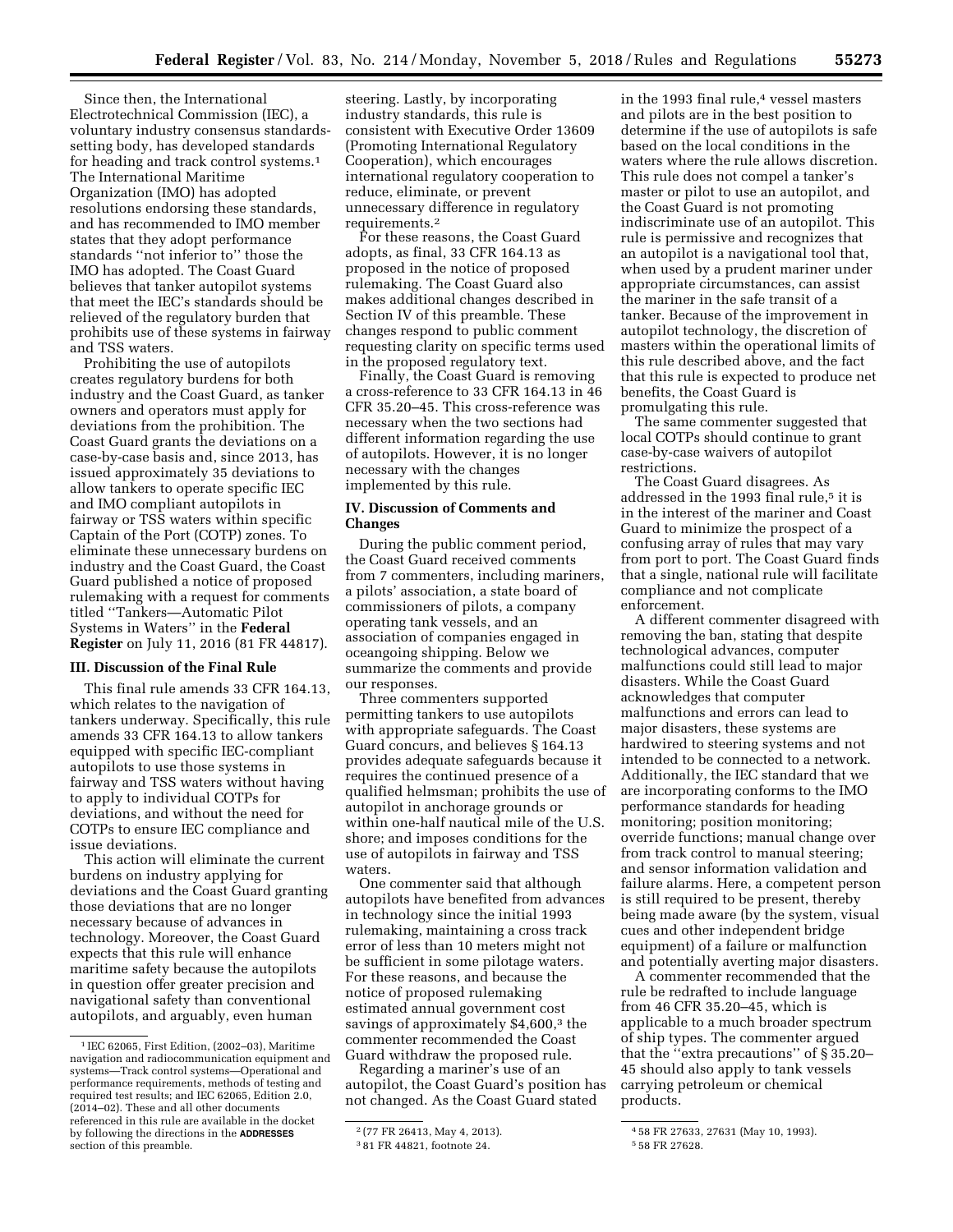The Coast Guard concurs that requiring a competent person to be ready to change immediately from manual steering to autopilot or vice versa under the supervision of the officer of the watch when operating in areas of high traffic density, restricted visibility, or other hazardous navigational situations is an appropriate restriction for the safe use of autopilots by tank vessels. Currently, when transiting the navigable waters of the United States, tankers are never without officer of the watch supervision, as referenced in 33 CFR 164.13(c), meaning that a competent person who can manually steer the vessel is already on board and ready to take over should the need arise. Accordingly, we reference § 35.20–45 in § 164.13(d)(2) of this rule. The Coast Guard also makes a conforming change to the introductory language of § 35.20–45.

The same commenter suggested that the use of autopilots should not be allowed when operating in restricted visibility. As indicated above, the Coast Guard agrees that the restrictions in § 35.20–45 are appropriate when operating in restricted visibility. However, the Coast Guard does not agree that the prohibition on autopilot during restricted visibility applies to waters not covered under the restrictions or prohibitions of this rule. In waters where the Coast Guard does not have prohibitions or restrictions in place, autopilot use is best determined by vessel masters and pilots as the prevailing conditions dictate.

The same commenter suggested that it should be possible to establish immediate manual control of steering at all times an autopilot is in use. The Coast Guard agrees that immediate manual control of steering at all times an autopilot is in use is necessary, and the rule already requires it. In order for a system to meet the referenced equipment standard, it must be able to accept a signal from the override facilities to terminate track control mode. According to the IMO, this should be possible at any rudder angle, under any condition, including any failure of the track control system. Because the rule requires compliance with the IEC standards, including this prescription as a separate provision in 33 CFR 164.13 would be redundant.

The same commenter also suggested that a person who is competent to steer the vessel manually should be required to be present and ready at all times an autopilot is in use. The Coast Guard agrees, and has modified proposed § 164.13(d)(2) in this rule to clarify that a person should be present and ready ''at all times.''

The same commenter suggested that the Coast Guard should clarify the meaning of the phrase one-half nautical mile offshore. The commenter asked if the Coast Guard meant one-half mile from the demarcation line or the headlands, or if the text should have read one-half mile from land, the riverbank, or from shoal water.

The Coast Guard agrees with this statement and has updated § 164.13(d)(1) to reference terms defined elsewhere in the CFR.6

The Coast Guard received comments from the Board of Commissioners of Pilots of the State of New York in opposition to the Coast Guard's preemption determination and the use of autopilots in New York State pilotage waters, citing the peculiarities of local waters where special precautionary measures are required. The American Pilots' Association echoed the Board of Commissioners of Pilots of the State of New York in its concern regarding pilotage waters where traffic converges and special precautionary measures are required.

As to the preemption determination, the Coast Guard disagrees that this rule alters a State's authority to regulate pilotage requirements under 46 U.S.C. 8501. This rule does not regulate State pilots. This rule regulates vessel equipment and operations—specifically, navigation equipment. In other words, this rule will not prohibit or otherwise interfere with a State's right to establish state pilotage requirements. The Coast Guard has added clarifying language to its federalism statement in this rule.

As to the use of autopilots within certain waters, the Coast Guard recognizes that precautionary measures are required for areas of special concern. On certain waters, vessel traffic transits along straight corridors as prescribed by charted routing measures (*e.g.* channels, fairways, lanes, and others). Vessels transiting other charted routing measures (*e.g.* anchorages, precautionary areas, and others) behave less predictably. At times, vessel convergence areas are in pilotage waters. Therefore, the Coast Guard has added a prohibition on the use of autopilots in precautionary areas, as defined in 33 CFR 167.5, in addition to the prohibition in regulated anchorage areas. We are also adding this prohibition in response to the comment suggesting incorporation of restrictions in 46 CFR 35.20–45, which include

limitations when using autopilots in hazardous navigational situations.

Although, as stated, this prohibition is limited to only waters within one-half nautical mile of shore, regulated anchorages, and precautionary areas, it is not an unfettered endorsement to use track control or heading control systems in all other waters. Vessel operators should always assess the risk of collision, allision, or grounding, and recognize that it may be imprudent to use said systems under certain prevailing circumstances and conditions such as transiting other areas of converging traffic, maneuvering close aboard to other vessels or structures, or other times of maneuvering various courses and speeds.

A commenter asked if it was the Coast Guard's intent to allow autopilots to take voyage inputs, such as position and track information, from systems other than an Electronic Chart Display and Information System (ECDIS).

The Coast Guard understands that some autopilots may receive voyage inputs from systems other than an ECDIS. As long as those other systems are addressed in the referenced IEC 65065 standard, autopilots may take voyage inputs from systems other than an ECDIS. The IEC 65065 standard prescribes which sensors must be interfaced with an autopilot. It further requires those sensors meet an applicable IMO performance standard.

#### **V. Incorporation by Reference**

Material incorporated by reference in 33 CFR 164.13 appears in the amendment to 33 CFR 164.03. The Director of the Federal Register has approved the material in § 164.03 for incorporation by reference under 5 U.S.C. 552 and 1 CFR part 51. For information about how to view this material, see the **ADDRESSES** section of this preamble. Copies of the material are also available from the sources listed in § 164.03. We incorporated the IEC standard IEC 62065, First Edition (2002– 03) and Edition 2.0 (2014–02).

#### **VI. Regulatory Analyses**

We developed this rule after considering numerous statutes and Executive orders related to rulemaking. Below we summarize our analyses based on these statutes or Executive orders.

### *A. Regulatory Planning and Review*

Executive Orders 12866 (Regulatory Planning and Review) and 13563 (Improving Regulation and Regulatory Review) direct agencies to assess the costs and benefits of available regulatory alternatives and, if regulation is

<sup>6</sup>This includes the definition of territorial sea baseline in 33 CFR 2.20, definition of anchorages per 33 CFR part 110, and the definition of precautionary areas in 33 CFR 167.5.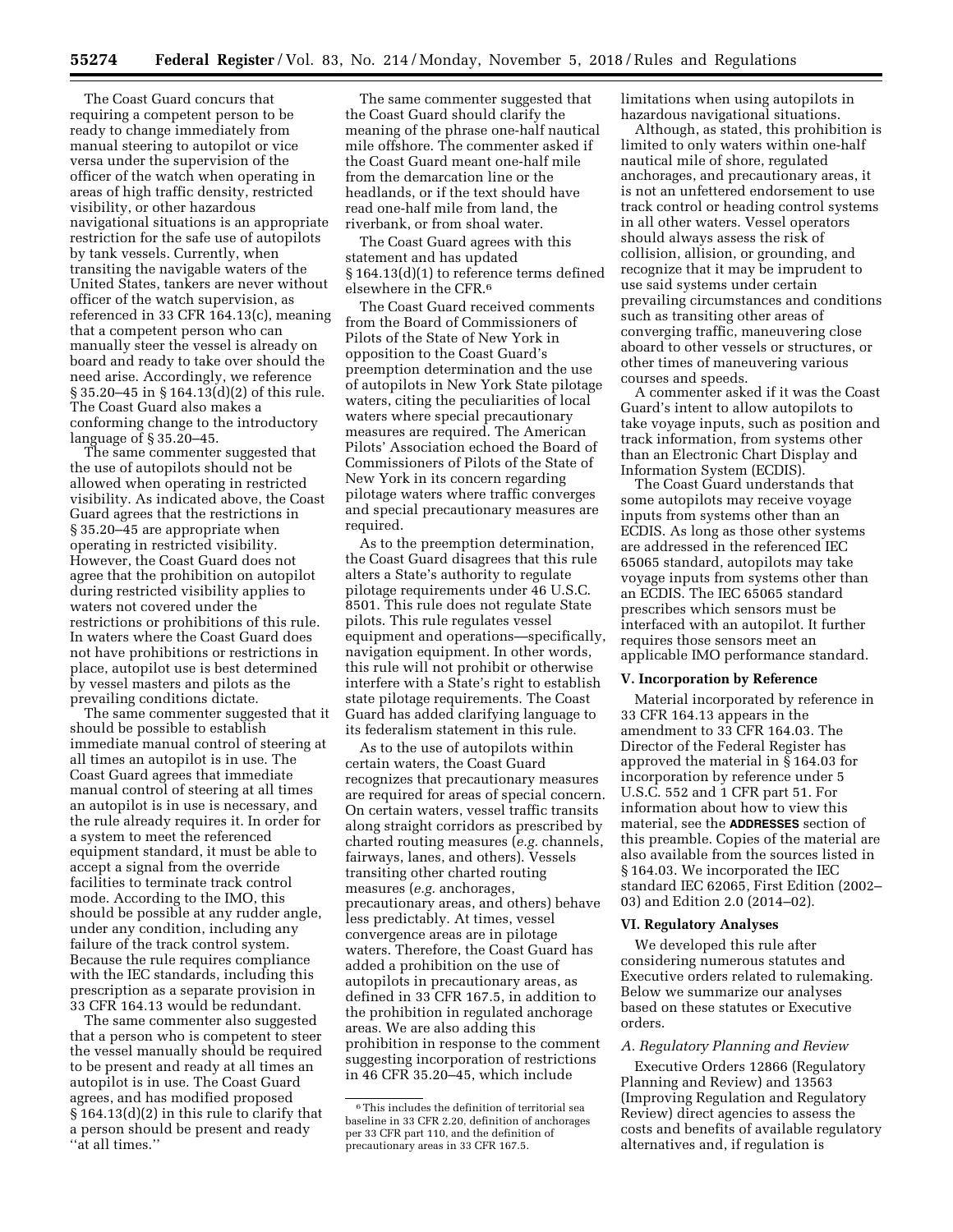necessary, to select regulatory approaches that maximize net benefits (including potential economic, environmental, public health and safety effects, distributive impacts, and equity). Executive Order 13563 emphasizes the importance of quantifying both costs and benefits, of reducing costs, of harmonizing rules, and of promoting flexibility. Executive Order 13771 (Reducing Regulation and Controlling Regulatory Costs) directs agencies to reduce regulation and control regulatory costs and provides that ''for every one new regulation issued, at least two prior regulations be identified for elimination, and that the cost of planned regulations be prudently managed and controlled through a budgeting process.''

The Office of Management and Budget (OMB) has not designated this rule a significant regulatory action under section 3(f) of Executive Order 12866. Accordingly, OMB has not reviewed it. Because this rule is not a significant regulatory action, this rule is exempt from the requirements of Executive Order 13771. This rule is considered to be an Executive Order 13771 deregulatory action. *See* OMB's Memorandum titled ''Guidance Implementing Executive Order 13771, Titled 'Reducing Regulation and Controlling Regulatory Costs' '' (April 5, 2017).

A combined regulatory analysis and Threshold Regulatory Flexibility Analysis follows and provides an evaluation of the economic impacts associated with this rule. The

substantive change affecting this analysis from the proposal to the final rule was that the Coast Guard updated its estimates of wage data from 2013 to 2016 data. We calculate that this rule will result in net cost savings of \$76,572 (7-percent discount rate) over a 10-year period, with annualized net savings of \$10,902 (7-percent discount rate). This cost saving is achieved through a reduction in labor costs associated with requesting letters of deviation (LOD) to use autopilot under the current regulatory scheme. This rule will also result in cost savings for the Coast Guard by reducing the hourly burden costs to process and approve the LOD. The following table provides a summary of the totals for the rule's costs, cost savings, and benefits.

TABLE 1—SUMMARY OF THE IMPACTS OF THE FINAL RULE

| Categorv                                                                                                                                                                          | Summary                                                                                                                                                                                                                                                                                                                                                                                                                                                              |  |  |  |
|-----------------------------------------------------------------------------------------------------------------------------------------------------------------------------------|----------------------------------------------------------------------------------------------------------------------------------------------------------------------------------------------------------------------------------------------------------------------------------------------------------------------------------------------------------------------------------------------------------------------------------------------------------------------|--|--|--|
|                                                                                                                                                                                   | An estimated 9,457 foreign-flagged vessels that are owned by 2,285<br>companies and 95 U.S.-flagged vessels that are owned by 40 busi-                                                                                                                                                                                                                                                                                                                               |  |  |  |
| Costs (7% discount rate) (costs only accrue in the first year)<br>10-Year Total Quantified Cost Savings (7% discount rate)<br>Annualized Net Savings (7% discount rate, 10 years) | nesses.<br>\$13,072.<br>\$89.644.<br>\$76.572.<br>\$10.902.<br>* Improve effectiveness without compromising safety.<br>Prevent inappropriate use of autopilot and misunderstandings on<br>when to use it.<br>* Improved goodwill between regulated public and Coast Guard.<br>Enhance maritime safety, because the autopilots in question offer far<br>greater precision and navigational safety than conventional<br>autopilots, and arguably, even human steering. |  |  |  |

This rule revises the existing regulations regarding navigation on tankers. It updates the regulations to lift the suspension on tanker use of autopilot systems that has been in place since 1993 and which is no longer needed. Also, this rule updates the performance standard for traditional autopilot systems referenced in 33 CFR 164.13(d). This rule removes an unnecessary regulatory restriction and results in an overall cost savings for the regulated public and the Coast Guard.

## *Affected Population*

Based on the Coast Guard's MISLE database, we estimate that this rule affects approximately 9,457 foreignflagged vessels and approximately 95 U.S.-flagged vessels. The vessels are owned by 2,285 foreign companies and 40 U.S. companies. No governmental jurisdictions will be impacted.

#### *Costs*

The Coast Guard expects this rule to result in one-time costs of \$13,072 at a 7-percent discount or an undiscounted

cost of \$13,987. These costs are derived by regulated entities needing to communicate to their vessel staff information about the change—a regulatory familiarization cost. The Coast Guard estimates that approximately 4 minutes (0.067 hours, rounded) 7 are expended per company to do so; these communications are anticipated to be via electronic bulletin boards or mass distribution email. Labor costs are estimated at \$89.79 per hour for an operations manager based on a mean wage rate of \$58.70, fully loaded to account for the cost of employee

benefits; this estimate is based on the Bureau of Labor Statistics (BLS) Occupational Employment Statistics, Occupational Employment and Wages data, for General and Operations Managers (11–1021, May 2016).8 From there, the Coast Guard determined that the total cost of compensation per hour worked is \$27.61. Of the \$27.61, \$18.05 is wages, resulting in a load factor of 1.5296399 (\$27.61 ÷ \$18.05) that the Coast Guard applied to determine the actual cost of employment to employers and industry. The Coast Guard rounded this factor to the nearest hundredth to

<sup>7</sup>The duration estimate is based on previous Coast Guard rules including the proposed rule for the Revision of Crane regulations (RIN 1625–AB78, USCG 2011–0992), which had an estimate of 3 minutes to complete a record. The Coast Guard also used ''49 CFR part 40—Procedures for Transportation Workplace Drug and Alcohol Testing Programs'' (OMB Control # 2105–0529), which had an estimate of 0.067 hours to write an electronic report. These estimates comport with duration estimates of the proposed and final rules for Vapor Control Systems (RIN 1625–AB37, USCG– 1999–5150) for similar tasks. No public comments were received on the estimates during the proposed rule's comment period.

<sup>8</sup>The reader may review the source data at *[http://](http://www.bls.gov/oes/2016/may/oes111021.htm)  [www.bls.gov/oes/2016/may/oes111021.htm.](http://www.bls.gov/oes/2016/may/oes111021.htm)* Also, please see *[http://www.bls.gov/oes/2016/may/](http://www.bls.gov/oes/2016/may/oes436014.htm)  [oes436014.htm](http://www.bls.gov/oes/2016/may/oes436014.htm)* for the wage rate for an administrative assistant. After adding the load factor, the wage rate for an administrative assistant (\$17.38) is estimated to be \$26.59. The wage rate for an operations manager is estimated to be \$89.59, which is derived from the product of the unloaded wage rate (\$58.70) as found on the BLS website as noted in this footnote and the load factor (1.53 rounded). Unrounded numbers were used in calculations.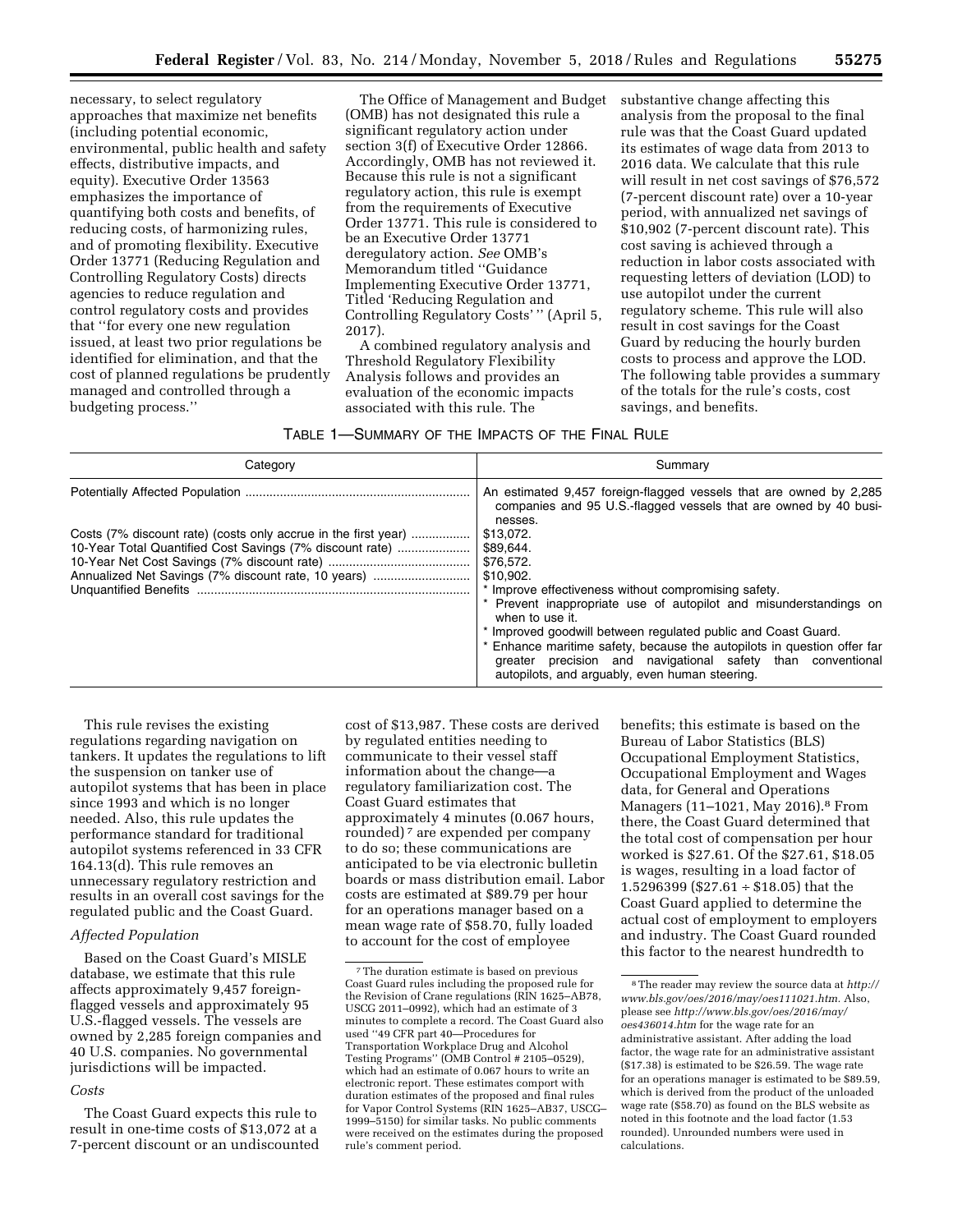1.53 for presentation in this document.9 As derived by the summation of the equations, the calculations appear as follows:  $[0.067$  hours  $\times$  \$89.79 marine

operations manager wage rate  $\times$  (2,285 foreign-flagged vessel owners/operators + 40 U.S.-flagged vessel owners/ operators)]  $\times$  7-percent discount rate.

Unrounded numbers were used for the calculation. Table 2 presents the estimated cost of compliance with this rule.

|            | Discounted<br>7% | Discounted<br>3% | Undiscounted |
|------------|------------------|------------------|--------------|
| Year 1     | \$13,072         | \$13,580         | \$13,987     |
| Year 2     |                  |                  |              |
| Year 3     |                  |                  |              |
| Year 4     |                  |                  |              |
| Year 5     |                  |                  |              |
| Year 6     |                  |                  |              |
| Year 7     |                  |                  |              |
| Year 8     |                  |                  |              |
| Year 9     |                  |                  |              |
| Year 10    |                  |                  |              |
| Total      | 13.072           | 13,580           | 13,987       |
| Annualized | ∣.861            | .592             | .399         |

No public comments were received on the Coast Guard's estimated duration of tasks and on its estimated wage rates during the proposed rule's public comment period.

The Coast Guard has not estimated a cost to comply with the documents incorporated by reference (IEC's standards IEC 62065, 2014–02; IMO Resolution MSC.74(69), Annex 2.). The Coast Guard has not estimated a cost for these provisions because manufacturers participate in the development of the standards at IEC and are aware of the changes to standards. As a result, they have been producing equipment to meet the standard already. Typically, manufacturers begin to make manufacturing modifications even before such changes are formally adopted. This rule will not require owners and operators to acquire the standards; they will not need the standard in hand to be in compliance. Owners and operators need to only look for evidence from manufacturers that products meet or exceed the standard before purchase. Such evidence may include product documentation such as user guide and warranty information. For these reasons, the Coast Guard has not included a cost for these provisions.

No equipment is required by this rule. As well, some parts of the affected population will experience no cost increase due to this rule, since some vessels do not use autopilot under the conditions noted in this rule; therefore, they have no costs. No further action is required by these parties. Only 40 U.S. flagged vessel owners and operators and approximately 2,285 foreign vessel owners and operators are impacted; for these owners and operators, they will incur a cost only if they need to communicate to staff the rule changes on the use of autopilots.

## *Cost Savings*

The rule will result in cost savings for the regulated public and the Coast Guard. The rule will prevent unnecessary inquiries such as phone calls and emails to the Coast Guard regarding regulations and the filing and Coast Guard's processing of LODs. With regard to the first cost savings, the Coast Guard estimates that it spends a collective 20 hours annually at 1 hour per call on average fielding calls from the regulated public seeking clarification of the intent of the existing regulations. This rule will eliminate this labor cost for the regulated public and the Coast Guard.10 This time would be

better spent on other Coast Guard missions. To estimate these costs, the Coast Guard used publicly available data as found in the Commandant Instruction titled ''Reimbursable Standard Rates.'' 11 Labor costs are estimated for the Coast Guard at \$92 for a Lieutenant Commander.12 This figure represents a wage rate with a fully loaded labor factor of 1.85 for uniformed Coast Guard positions.13 For the regulated public, the wage rate for a lead engineer is estimated to be \$105.81 per hour, based on a load factor applied to the BLS wage data as noted earlier. The unloaded wage rate for an engineering manager is \$69.17 and the load factor is 1.53 (rounded).14 The total cost savings from the elimination of inquiries to Coast Guard is estimated at \$1,840 per year and \$2,116 annually for the regulated public.

Coast Guard Cost Savings: \$92 Lieutenant Commander  $\times$  1 hour  $\times$  20 calls per year  $= $1,840$ .

Regulated Public Cost Savings: \$105.81 engineering manager  $\times$  1 hour  $\times$ 20 calls per year = \$2,116.

In addition, this rule saves the regulated public and the Coast Guard labor costs associated with the filing and processing of annual LODs. This precludes the need for the regulated

<sup>9</sup>This load factor is calculated specifically for production, transportation, and material moving occupations, All Workers, Private Industry (Series ID: CMU2010000520000D, CMU2010000520000P and CMU2020000520000D, CMU2020000520000P), 2016, 1st Quarter. (Source: *[http://www.bls.gov/ncs/](http://www.bls.gov/ncs/ect/data.htm) [ect/data.htm](http://www.bls.gov/ncs/ect/data.htm)* as accessed on January 4, 2018 and May 3, 2017).

<sup>10</sup>Collectively, 20 hours annually multiplied by wage rate for lead engineer. The Government's cost is estimated by the equation 20 hours annually multiplied by the wage rate for Coast Guard Lieutenant Commander (O–4).

<sup>11</sup>The Instruction is dated March 29, 2017 and is numbered COMDTINST 7310.1R. Enclosure 2 lists the relevant data. The Instruction may be found on *[https://www.uscg.mil/Portals/0/NPFC/docs/PDFs/](https://www.uscg.mil/Portals/0/NPFC/docs/PDFs/urg/Ch2/2017-CI_7310_1R.pdf?ver=2017-08-15-124924-597) urg/Ch2/2017-CI*\_*7310*\_*[1R.pdf?ver=2017-08-15-](https://www.uscg.mil/Portals/0/NPFC/docs/PDFs/urg/Ch2/2017-CI_7310_1R.pdf?ver=2017-08-15-124924-597) [124924-597.](https://www.uscg.mil/Portals/0/NPFC/docs/PDFs/urg/Ch2/2017-CI_7310_1R.pdf?ver=2017-08-15-124924-597)* For the proposed rule, a previous version of the Instruction numbered COMDTINST 7310.1P was used.

<sup>12</sup>See *[https://www.uscg.mil/Portals/0/NPFC/](https://www.uscg.mil/Portals/0/NPFC/docs/PDFs/urg/Ch2/2017-CI_7310_1R.pdf?ver=2017-08-15-124924-597)  [docs/PDFs/urg/Ch2/2017-CI](https://www.uscg.mil/Portals/0/NPFC/docs/PDFs/urg/Ch2/2017-CI_7310_1R.pdf?ver=2017-08-15-124924-597)*\_*7310*\_*1R.pdf?ver= [2017-08-15-124924-597.](https://www.uscg.mil/Portals/0/NPFC/docs/PDFs/urg/Ch2/2017-CI_7310_1R.pdf?ver=2017-08-15-124924-597)* See Enclosure 2 for ingovernment rate of an O–4 officer and a GS–11 employee.

<sup>13</sup>The load factor for uniformed positions was based on the Coast Guard's analysis of compensation and benefits of Coast Guard enlisted and commissioned personnel based on data found in *[http://militarypay.defense.gov/Portals/3/](http://militarypay.defense.gov/Portals/3/Documents/ActiveDutyTables/2018%20Pay%20Table.pdf?ver=2018-02-02-160202-810) [Documents/ActiveDutyTables/2018%20Pay%20](http://militarypay.defense.gov/Portals/3/Documents/ActiveDutyTables/2018%20Pay%20Table.pdf?ver=2018-02-02-160202-810) [Table.pdf?ver=2018-02-02-160202-810](http://militarypay.defense.gov/Portals/3/Documents/ActiveDutyTables/2018%20Pay%20Table.pdf?ver=2018-02-02-160202-810)* and Commandant Instruction R.

<sup>14</sup>This is the wage rate for 11–9041 Architectural and Engineering Managers as found at *[http://](http://www.bls.gov/oes/2016/may/oes119041.htm) [www.bls.gov/oes/2016/may/oes119041.htm](http://www.bls.gov/oes/2016/may/oes119041.htm)* and as accessed on May 1, 2017. As noted earlier, a load factor of 1.53 was applied.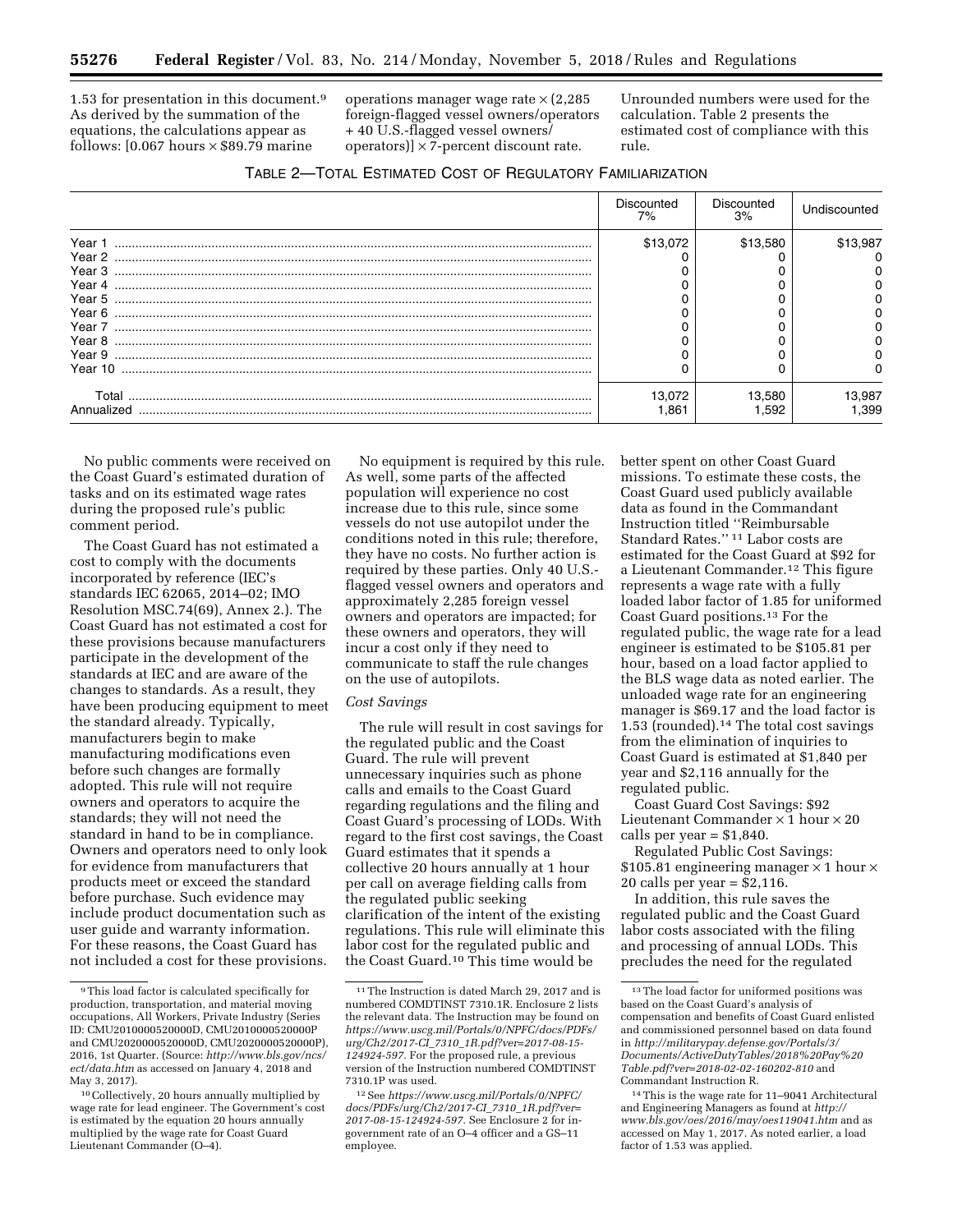public to file an LOD. In doing so, it also precludes the need for the Coast Guard to process the LOD and respond to it. The Coast Guard estimates that each LOD requires a given marine business to expend 1.7 hours of an engineering manager's time and 0.5 hour of an administrative assistant's time to prepare and submit the LOD. These precluded costs will be incurred annually and will be calculated by the sum of the products of the loaded wage rates and labor duration estimates times the number of requests per year ((\$89.79/hour operations manager's wage rate  $\times$  1.7 hours) + (\$26.59/hour admin assistant's wage rate  $\times$  0.5 hours)  $\times$  35 submittals).<sup>15</sup>

In turn, we estimate that the Coast Guard spends 0.6 hours of a Lieutenant Commander's time; and 0.5 hour of an administrative assistant's time to

process, review, and respond to each LOD request.<sup>16</sup> The loaded wage rates for these positions are: \$92 per hour for a Lieutenant Commander (O–4); \$61 per hour for an administrative assistant (GS–11). These wage rates may be found in Commandant Instruction 7310.1R, *Reimbursable Standard Rates,* (ingovernment rates found in enclosure 2). The wages for the regulated public were noted earlier in this section.

To estimate these cost savings, we requested data from Coast Guard sectors on their experience with processing LODs. Based on that review, we estimated the number of LOD requests to be approximately 35 annually,<sup>17</sup> which will be precluded by this rule. Coast Guard also reviewed previous Coast Guard regulatory analyses for the labor costs of the regulated public for filing waiver requests. Our estimated

durations for labor for the regulated public and for the Coast Guard are based on Coast Guard experience with LOD requests as well as an existing information collection entitled ''Ports and Waterways Safety—Title 33 CFR Subchapter P'' (RIN 1625–0043, 1625– 0043); the Coast Guard's proposed rule for cranes (RIN 1625–AB78, USCG– 2011–0992); and the proposed and final rules for Vapor Control Systems (RIN 1625–AB37, USCG–1999–5150). We used the existing information collection 1625–0043 to obtain the estimates of existing tasks; we used the information collections for cranes and vapor control systems to estimate tasks that were not in 1625–0043, but were similar to the tasks of these information collections. Table 3 provides the details.

TABLE 3—SOURCE OF PAPERWORK REDUCTION ACT ESTIMATES

| Task in final rule                                 | Source                                                                                                               | Task                                                                        | Duration                              |
|----------------------------------------------------|----------------------------------------------------------------------------------------------------------------------|-----------------------------------------------------------------------------|---------------------------------------|
| Prepare paperwork and file<br>an LOD.              | 1625-0043 Ports and Waterways Safety-Title 33<br>Subchapter P.                                                       |                                                                             | 1.7 hours.                            |
| Support by admin staff of<br>preparation of LOD.   | 1625–0043 Ports and Waterways Safety—Title 33<br>Subchapter P.                                                       |                                                                             | $0.5$ hour.                           |
| Prepare response to LOD<br>request. (USCG).        | 1625-0043 Ports and Waterways Safety-Title<br>-33<br>Subchapter P.                                                   | Same                                                                        | $0.6$ hour.                           |
| Support by admin staff of<br>LOD response. (USCG). | 1625-0043 Ports and Waterways Safety-Title 33<br>Subchapter P.                                                       | Same                                                                        | $0.5$ hour.                           |
| Write notification of regu-<br>latory change.      |                                                                                                                      | Complete a record; docu-<br>ment training.                                  | 0.12 hour; 0.03 hour.                 |
| Write notification of regu-<br>latory change.      |                                                                                                                      | Complete a record; record<br>a test.                                        | 0.03 hour.                            |
| Write notification of regu-<br>latory change.      | 2105-0529 "49 CFR Part 40 Procedures for Transpor-<br>tation Workplace Drug and Alcohol Testing Pro-<br>$arams"18$ . | Write an electronic report;<br>document testing record;<br>write a release. | 0.067 hour; 0.13 hour;<br>0.067 hour. |
| Write notification of regu-<br>latory change.      | 1625–AC02 Personal Flotation Devices Labeling and<br>Standards.                                                      | Communicate regulatory<br>change <sup>19</sup> .                            | $0.5$ hour.                           |
| Make inquiries to USCG                             |                                                                                                                      |                                                                             | 1 hour.                               |
| Respond to public inquiries<br>(USCG).             |                                                                                                                      |                                                                             | 1 hour.                               |

The Coast Guard estimates that the regulated public spends approximately 2.2 hours to prepare the paperwork and to file an LOD. This hourly total is calculated as follows:

35 waivers annually  $\times$  [1.7 hours  $\times$ wage rate for engineering manager + 0.5 hour × wage rate for an administrative  $\varepsilon$ assistant $\vert$  = \$5,808.

In addition, we estimate that the Coast Guard spends 1.1 hours in total for each

LOD. This hourly total is calculated as follows:

35 waivers annually  $\times$  [0.6 hour  $\times$ wage rate for Lt. Commander + 0.5 hour × wage rate for Coast Guard

administrative assistant] = \$3,000. We received no comments on these estimates during the proposed rule's comment period. The total cost savings from the elimination of the need for an LOD is estimated at \$5,808 per year for

the regulated public and \$3,000 annually for Coast Guard. Adding the costs of preparing and filing an LOD to the costs of inquiries which were noted earlier, the total costs savings per year would be \$4,840 for Coast Guard and \$7,924 for the regulated public.

Table 4 presents the estimated cost savings of this final rule.

<sup>15</sup>Wage data may be found from the U.S. Bureau of Labor Statistics. (*[http://www.bls.gov/oes/2016/](http://www.bls.gov/oes/2016/may/oes111021.ht)  [may/oes111021.htm](http://www.bls.gov/oes/2016/may/oes111021.ht) and [http://www.bls.gov/oes/](http://www.bls.gov/oes/2016/may/oes436014.htm)  [2016/may/oes436014.htm](http://www.bls.gov/oes/2016/may/oes436014.htm)*). The load factor used was 1.53 (rounded). Unrounded numbers were used in the calculation. Please see previous discussion for more information on how the load factor was determined.

<sup>16</sup>The duration estimates are based on existing OMB approved information collection entitled Ports and Waterways Safety—Title 33 CFR Subchapter P (OMB Control number 1625–0043). No public comments were received on these estimates.

<sup>&</sup>lt;sup>17</sup>This number comports with an estimate provided by the Chamber of Shipping of America

to the docket. Readers should see *[https://](https://www.regulations.gov/document?D=USCG-2015-0926-0008) [www.regulations.gov/document?D=USCG-2015-](https://www.regulations.gov/document?D=USCG-2015-0926-0008)  [0926-0008](https://www.regulations.gov/document?D=USCG-2015-0926-0008)* as verification.

<sup>18</sup>Title 49 CFR 40.33(b) through (e), 40.25(a), 40.25(f), 40.33(f).

<sup>19</sup>Preparing an email or electronic bulletin board notice.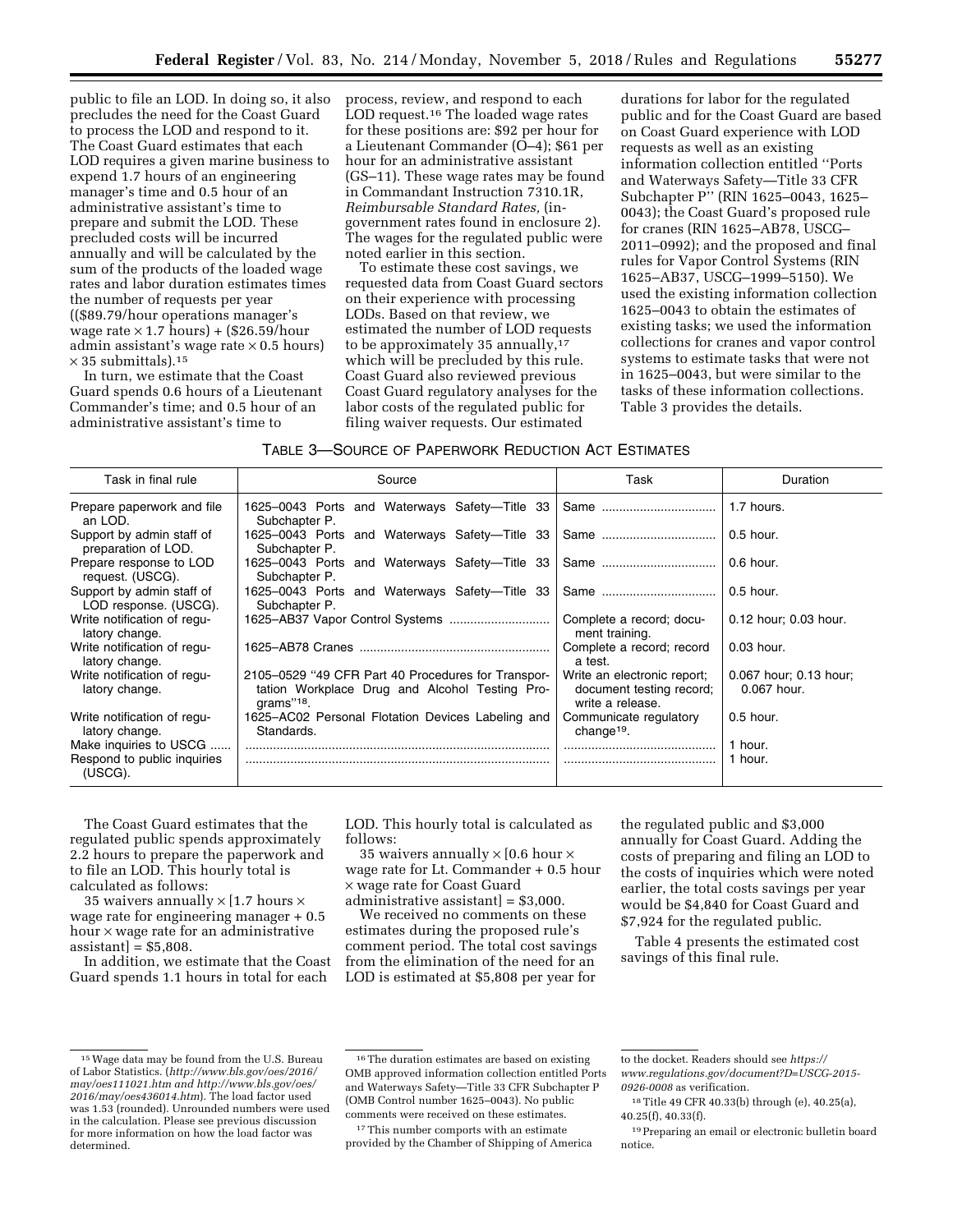|            | Cost savings to the regulated public |                  |              | Cost savings to the government |                  |              | Total estimated cost savings |                  |              |
|------------|--------------------------------------|------------------|--------------|--------------------------------|------------------|--------------|------------------------------|------------------|--------------|
| Year       | Annualized<br>7%                     | Annualized<br>3% | Undiscounted | Annualized<br>7%               | Annualized<br>3% | Undiscounted | Annualized<br>7%             | Annualized<br>3% | Undiscounted |
|            | $- $7,405$                           | $- $7,693$       | $- $7,924$   | $- $4,523$                     | $-$ \$4,699      | $-$ \$4,840  | $- $11,928$                  | $-$ \$12,392     | $- $12,763$  |
|            | $-6,921$                             | $-7,469$         | $-7,924$     | $-4,227$                       | $-4,562$         | $-4.840$     | $-11.148$                    | $-12.031$        | $-12.763$    |
|            | $-6.468$                             | $-7,251$         | $-7,924$     | $-3,950$                       | $-4.429$         | $-4.840$     | $-10.419$                    | $-11.680$        | $-12.763$    |
|            | $-6,045$                             | $-7,040$         | $-7,924$     | $-3,692$                       | $-4,300$         | $-4.840$     | $-9.737$                     | $-11.340$        | $-12.763$    |
|            | $-5,650$                             | $-6,835$         | $-7.924$     | $-3,450$                       | $-4.175$         | $-4.840$     | $-9.100$                     | $-11.010$        | $-12.763$    |
|            | $-5,280$                             | $-6,636$         | $-7,924$     | $-3,225$                       | $-4,053$         | $-4.840$     | $-8,505$                     | $-10.689$        | $-12.763$    |
|            | $-4,935$                             | $-6,443$         | $-7,924$     | $-3,014$                       | $-3,935$         | $-4.840$     | $-7,948$                     | $-10.378$        | $-12,763$    |
|            | $-4,612$                             | $-6,255$         | $-7,924$     | $-2,817$                       | $-3,820$         | $-4.840$     | $-7,428$                     | $-10.075$        | $-12.763$    |
|            | $-4,310$                             | $-6,073$         | $-7,924$     | $-2,632$                       | $-3,709$         | $-4.840$     | $-6,942$                     | $-9.782$         | $-12.763$    |
|            | $-4,028$                             | $-5,896$         | $-7,924$     | $-2,460$                       | $-3,601$         | $-4,840$     | $-6,488$                     | $-9,497$         | $-12,763$    |
| 10-Year    | $-55,654$                            | $-67,592$        | $-79,238$    | $-33,991$                      | $-41.282$        | $-48.395$    | $-89.644$                    | $-108.874$       | $-127,633$   |
| Annualized | $-7,924$                             | $-7,924$         | $-7,924$     | $-4,840$                       | $-4.840$         | $-4.840$     | $-12.763$                    | $-12.763$        | $-12,763$    |

## TABLE 4—TOTAL COST SAVINGS BY YEAR

This rule results in a net cost savings of \$76,572 (7-percent discount rate for a 10-year period) because the estimated cost savings exceed the costs of the rule. Costs are incurred only in Year 1. The

net cost savings of this rule are calculated by subtracting the total cost of the rule (\$13,072, 7-percent discount) from the total cost savings (\$89,644, 7 percent discount). These cost savings

result from precluded labor costs to the regulated public and to Coast Guard as noted earlier. Table 5 presents the net cost savings of this rule.

| TABLE 5—ESTIMATED NET COST SAVINGS |  |  |
|------------------------------------|--|--|
|                                    |  |  |

|                     | Discounted<br>7%       | Discounted<br>3%       | Undiscounted            |
|---------------------|------------------------|------------------------|-------------------------|
| Year 1              | \$1.144<br>$-11.148$   | \$1.188<br>$-12.031$   | \$1,224<br>$-12,763$    |
| Year 3              | $-10.419$              | $-11.680$              | $-12,763$               |
| Year 4              | $-9.737$<br>$-9,100$   | $-11.340$<br>$-11.010$ | $-12.763$<br>$-12,763$  |
|                     | $-8,505$               | $-10.689$              | $-12,763$               |
| Year 8              | $-7.948$<br>$-7,428$   | $-10.378$<br>$-10,075$ | $-12,763$<br>$-12,763$  |
| Year 9              | $-6,942$               | $-9.782$               | $-12.763$               |
|                     | $-6.488$               | $-9.497$               | $-12,763$               |
| Total<br>Annualized | $-76,572$<br>$-10.902$ | $-95.294$<br>$-11.171$ | $-113,646$<br>$-11.365$ |

Using a perpetual period of analysis, the total annualized discounted cost savings of this rule if it is implemented in 2019, would be \$9,672 in 2016 dollars.

## *Benefits*

This rule amends existing regulations to remove the requirements that prohibit tanker use of autopilot systems in waters subject to the shipping safety fairway or traffic separation controls. This rule also updates the performance standard for traditional autopilot systems. The Coast Guard pursued this amendment to existing standards in order to prevent inefficient use of labor and to add clarity to the current system. As noted in the cost savings discussion earlier, this rule prevents inefficient use of labor and adds clarity to the regulated public as to the need for safety precautions. The changes improve regulatory intent and keep regulations in step with existing technology without compromising the existing level of

safety. This rule also promotes maritime safety by eliminating confusion associated with outdated regulations that have not kept pace with technology. Lastly, this rule enhances maritime safety, because the autopilots in question offer far greater precision and navigational safety than conventional autopilots or human steering.

*Regulatory Alternatives Considered* 

In developing this rule, the Coast Guard considered the following alternatives:

(1) Take no action.

(2) Develop a different timetable for small entities.

(3) Provide an exemption for small entities (from this rule or any part thereof).

The first alternative is not preferred because it does not offer solutions to issues identified earlier in the preamble. It would perpetuate an inefficient use of labor on the part of the regulated public and the Coast Guard. The second alternative prevents small entities from

benefiting from the efficiencies made possible by this regulation as soon as the larger companies; a delayed effective date for small entities would delay both costs and cost savings. The third alternative would prevent small entities from benefiting from improved efficiency altogether. Because this regulation reduces an unnecessary regulatory restriction, the Coast Guard does not want to restrict its applicability to small entities in any way.

Most entities are expected to experience no additional cost. For those who will incur a cost, the Coast Guard estimates costs to be approximately \$6 per entity—as noted earlier, the cost to communicate information is calculated by the equation \$89.79 wage rate  $\times$  0.067 hour. Cost savings accrue only to those covered by this rule and those who have not already applied for a waiver or who are not in compliance with the existing regulations. An exemption would preclude cost savings to those under the exemption; the Coast Guard estimates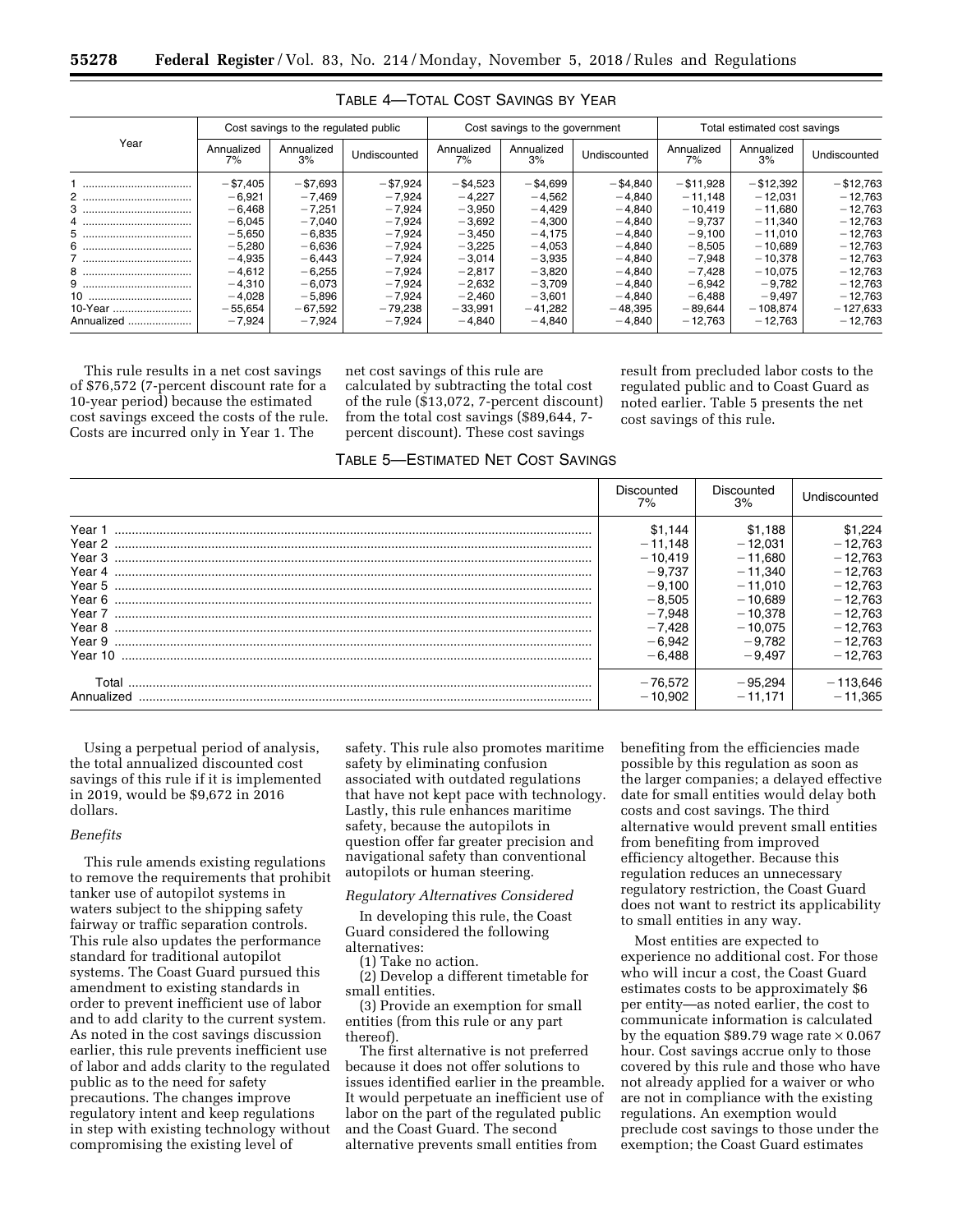that cost savings will be less than \$170 per affected entity annually. Labor to make an inquiry is estimated by the following equation:

1.7 hours  $\times$  \$89.79 wage rate for operations manager  $+0.5$  hour  $\times$  \$26.59 wage rate for an administrative assistant.

For the reasons discussed earlier, we rejected these alternatives in favor of the preferred alternative. The preferred alternative—this rule—amends existing regulations to remove the requirements that prohibit tanker use of autopilot systems in waters subject to the shipping safety fairway or traffic separation controls. The preferred alternative also updates the performance standard for traditional autopilot systems.

#### *B. Small Entities*

Under the Regulatory Flexibility Act, 5 U.S.C. 601–612, we considered whether this rule would have a significant economic impact on a substantial number of small entities. The term ''small entities'' comprises small businesses, not-for-profit organizations that are independently owned and operated and are not dominant in their fields, and governmental jurisdictions with populations of fewer than 50,000 people.

The Coast Guard expects this rule will not have a significant economic impact on small entities. As described in the ''Regulatory Planning and Review'' section, the Coast Guard expects this rule to result in net cost savings to regulated entities. An estimated 67 percent of the regulated entities (a total of 27 businesses) are considered small by the Small Business Administration (SBA) industry size standards. For any company for which we were not able to find SBA size data, we assumed it was a small entity. The compliance costs for this rule, which are only regulatory familiarization costs, will amount to less than 1 percent of revenue for all small entities (\$6 per entity) and, therefore, do not represent a significant economic impact on a substantial number of small entities. Costs will be incurred only in the first year of this rule's promulgation. No additional costs for labor or equipment will be incurred in future years. Because the purpose of this rule is to remove an unnecessary regulatory restriction, it is expected to reduce labor costs. These cost savings are estimated to be less than 1 percent of revenue for all small entities. An estimated \$170 per year is saved by a given entity that formerly had to perform the now deregulated tasks of the rule. No small

governmental jurisdictions are impacted by this rule.

Therefore, the Coast Guard certifies under 5 U.S.C. 605(b) that this rule will not have a significant economic impact on a substantial number of small entities. The Coast Guard received no public comments on the proposed rule's impact on small entities.

## *C. Assistance for Small Entities*

Under section 213(a) of the Small Business Regulatory Enforcement Fairness Act of 1996, Public Law 104– 121, we offer to assist small entities in understanding this rule so that they can better evaluate its effects on them and participate in the rulemaking. If this rule will affect your small business, organization, or governmental jurisdiction and you have questions concerning its provisions or options for compliance, please consult LCDR Matthew J. Walter (*see* the **FOR FURTHER INFORMATION CONTACT** section of this preamble). The Coast Guard will not retaliate against small entities that question or complain about this rule or any policy or action of the Coast Guard.

Small businesses may send comments on the actions of Federal employees who enforce, or otherwise determine compliance with, Federal regulations to the Small Business and Agriculture Regulatory Enforcement Ombudsman and the Regional Small Business Regulatory Fairness Boards. The Ombudsman evaluates these actions annually and rates each agency's responsiveness to small business. If you wish to comment on actions by employees of the Coast Guard, call 1– 888–REG–FAIR (1–888–734–3247).

## *D. Collection of Information*

This rule calls for no new collection of information under the Paperwork Reduction Act of 1995, 44 U.S.C. 3501– 3520; the rule does not add requirements for recording and recordkeeping to the existing collection titled, Ports and Waterways Safety— Title 33 CFR Subchapter P (OMB control number 1625–0043). However, this rule will revise this collection, reducing the burden of recordkeeping and submission for those 35 tankers granted an LOD. As defined in 5 CFR 1320.3(c), ''collection of information'' comprises reporting, recordkeeping, monitoring, posting, labeling, and other similar actions. The rule does not require additional tasks by the regulated public but eliminates the need for the regulated public to file an LOD under conditions as specified by the rule. The Coast Guard estimates that there will be 35 fewer LODs filed annually because of the rule's changes.

The existing collection of information requires LODs to be submitted to the Coast Guard for various reasons; one of which is for tankers to use autopilot under conditions noted in this rule. Under this rule, Coast Guard no longer requires an LOD for tankers. The rule precludes the need for 35 or fewer LODs annually to be submitted to the Coast Guard for approval. It also precludes the need for the Coast Guard to process and approve those LODs. The collection of information aids the regulated public in assuring safe practices; however, the Coast Guard has concluded that this particular use of LODs is no longer warranted.

The title and description of the information collections, a description of those who must collect the information, and an estimate of the total annual burden follow. The estimate covers the time for gathering and maintaining the data needed, and completing and reviewing the collection.

*Title:* Ports and Waterways Safety— Title 33 CFR Subchapter P.

*OMB Control Number:* 1625–0043. *Summary of the Collection of Information:* Certain vessels are subject to a variety of requirements in subchapter P of title 33 of the CFR. Under the existing OMB collection, such tasks includes the District 8 Hurricane Operations Plan and letters of deviation. The regulation allows any person directly affected by these regulations to request a deviation from any of the requirements by an LOD as long as the level of safety is not reduced. Under this rule, the Coast Guard no longer requires an LOD to be submitted under specific conditions as noted in the rule; LODs continue to be required for other existing reasons. The collection of information aids the regulated public in assuring safe practices.

*Need for Information:* The Coast Guard needs this information to determine whether an entity meets the regulatory requirements.

*Use of Information:* The Coast Guard uses this information to determine whether an entity request for deviation is justified.

*Description of the Respondents:* The respondents are owners and operators of vessels which travel in the regulated waterways as noted in the regulatory text.

*Number of Respondents:* The burden of this rule for this collection of information includes submittal of LODs. This collection of information applies to owners and operators of vessels that travel in the regulated waterways. We estimate the maximum number of respondents for the collection of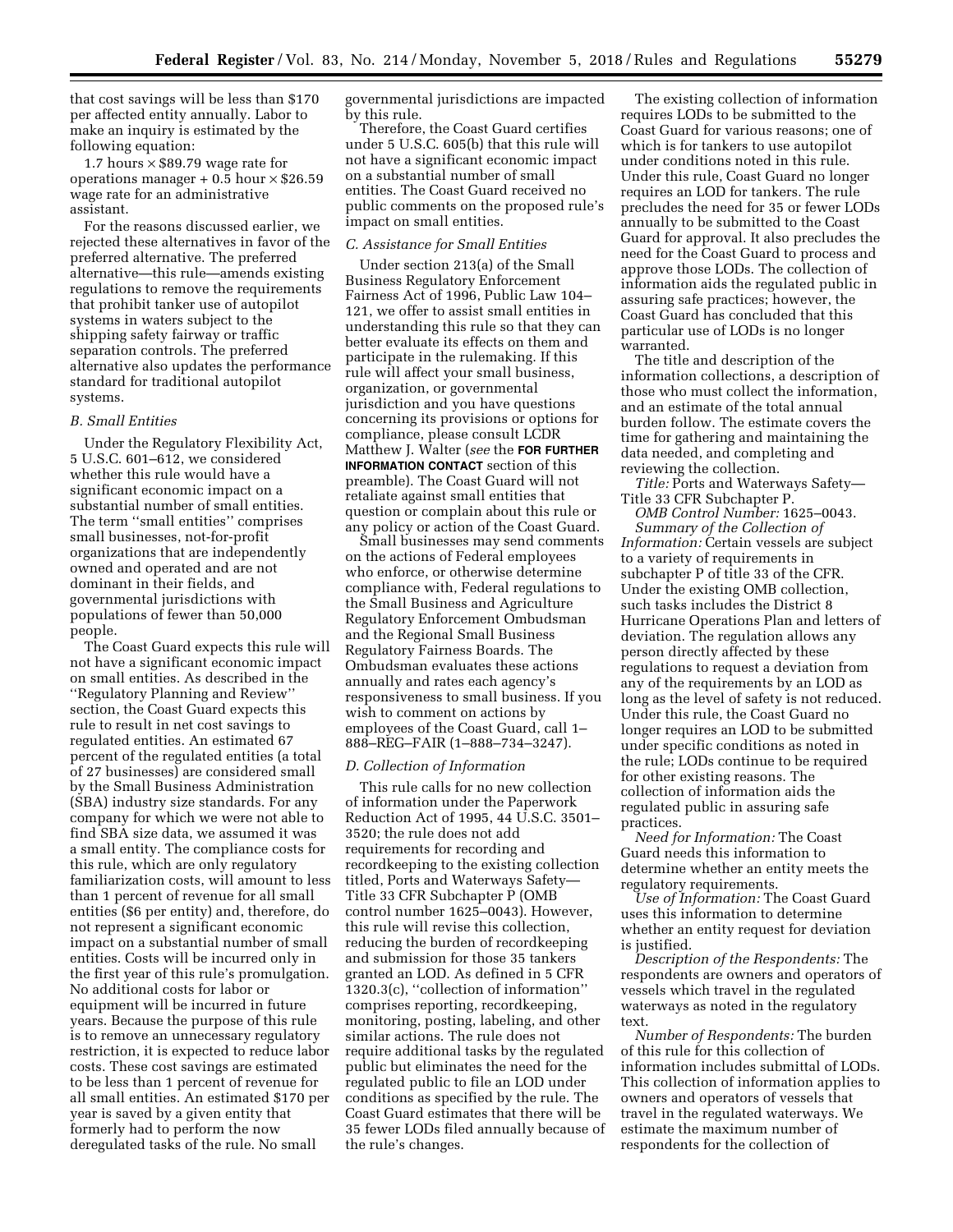information to be 876, but there would be 35 fewer LODs per year.

*Frequency of Responses:* LOD under the conditions noted in this rule are filed once per year. This eliminates the need for this particular use of the LOD. The Coast Guard estimates that 35 fewer LODs will be filed annually because of this rule.

*Burden of Response:* The burden of response for each LOD is an estimated 2.2 hours.

*Estimate of Total Annual Burden:*  This rule decreases burden hours by 77 hours from the previously approved burden estimate of 2,110 hours.

As required by the Paperwork Reduction Act of 1995 (44 U.S.C. 3507(d)), we will submit a copy of this rule to OMB for its review of the collection of information.

We invited public comment on the collection of information during the proposed rule's comment period. We received no input to advise us on how useful the information is; whether it can help us perform our functions better; whether it is readily available elsewhere; how accurate our estimate of the burden of collection is; how valid our methods for determining burden are; how we can improve the quality, usefulness, and clarity of the information; and how we can minimize the burden of collection.

You are not required to respond to a collection of information unless it displays a currently valid control number from OMB. Before the Coast Guard could enforce the collection of information requirements in this rule, OMB would need to approve the Coast Guard's request to collect this information.

#### *E. Federalism*

A rule has implications for federalism under Executive Order 13132 (Federalism) if it has a substantial direct effect on States, on the relationship between the national government and the States, or on the distribution of power and responsibilities among various levels of government. We have analyzed this rule under Executive Order 13132 and have determined that it is consistent with the fundamental federalism principles and preemption requirements described in Executive Order 13132. Our analysis follows.

It is well settled that States may not regulate in categories reserved for regulation by the Coast Guard. It is also well settled, now, that all of the categories covered in 46 U.S.C. 3306, 3703, 7101, and 8101 (design, construction, alteration, repair, maintenance, operation, equipping, personnel qualification, and manning of

vessels), as well as the reporting of casualties and any other category in which Congress intended the Coast Guard to be the sole source of a vessel's obligations, are within the field foreclosed from regulation by the States. (*See* the decision of the Supreme Court in the consolidated cases of *United States* v. *Locke* and *Intertanko* v. *Locke,*  529 U.S. 89, 120 S.Ct. 1135 (March 6, 2000)). This rule is promulgated under Title II of the Ports and Waterways Safety Act 20 (PWSA) (46 U.S.C. 3703) and amends existing regulations for tank vessels regarding certain vessel equipment technical standards and operation. Under the principles discussed in *Locke,* States are foreclosed from regulating within this field. The Coast Guard acknowledges a State's right to set State pilotage requirements in accordance with 46 U.S.C. 8501, and we do not intend this rule to affect a State's ability to regulate State pilotage requirements. However, the Coast Guard does not believe that 46 U.S.C. 8501 can be used to avoid the application of the fundamental federalism principles explained in *Locke* by characterizing a vessel's navigation requirements as ''pilotage requirements.'' A State regulation covering a field—vessel navigation—that the Coast Guard would regulate under PWSA Title I is subject to a *Locke* conflict analysis. To be clear, the Coast Guard views a State prohibition of vessel automatic pilot system use in certain State waters, based on the peculiarities of those waters, to be akin to a regulated navigation area that the Coast Guard would regulate under PWSA Title I. This rule establishes vessel equipment requirements but does not intend to affect a State's ability to regulate vessel navigation requirements in particular State waters. Regardless of this rule, States may not establish navigation equipment standards or their general operational requirements.21 Thus, this rule is consistent with the principles of federalism and preemption requirements in Executive Order 13132.

#### *F. Unfunded Mandates Reform Act*

The Unfunded Mandates Reform Act of 1995, 2 U.S.C. 1531–1538, requires Federal agencies to assess the effects of their discretionary regulatory actions. In particular, the Act addresses actions that may result in the expenditure by a State, local, or Tribal government, in the aggregate, or by the private sector of

\$100 million (adjusted for inflation) or more in any one year. Although this rule will not result in such an expenditure, we do discuss the effects of this rule elsewhere in this preamble.

## *G. Taking of Private Property*

This rule will not cause a taking of private property or otherwise have taking implications under Executive Order 12630 (Governmental Actions and Interference with Constitutionally Protected Property Rights).

## *H. Civil Justice Reform*

This rule meets applicable standards in sections 3(a) and 3(b)(2) of Executive Order 12988 (Civil Justice Reform) to minimize litigation, eliminate ambiguity, and reduce burden.

## *I. Protection of Children*

We have analyzed this rule under Executive Order 13045 (Protection of Children from Environmental Health Risks and Safety Risks). This rule is not an economically significant rule and will not create an environmental risk to health or risk to safety that might disproportionately affect children.

#### *J. Tribal Governments*

This rule does not have tribal implications under Executive Order 13175, (Consultation and Coordination with Indian Tribal Governments), because it would not have a substantial direct effect on one or more Tribal governments, on the relationship between the Federal Government and Tribal governments, or on the distribution of power and responsibilities between the Federal Government and Tribal governments.

#### *K. Energy Effects*

We have analyzed this rule under Executive Order 13211 (Actions Concerning Regulations That Significantly Affect Energy Supply, Distribution, or Use). We have determined that it is not a ''significant energy action'' under Executive Order 13211 because it is not a ''significant regulatory action'' under Executive Order 12866 and is not likely to have a significant adverse effect on the supply, distribution, or use of energy.

## *L. Technical Standards*

The National Technology Transfer and Advancement Act, codified as a note to 15 U.S.C. 272, directs agencies to use voluntary consensus standards in their regulatory activities unless the agency provides Congress, through OMB, with an explanation of why using these standards would be inconsistent with applicable law or otherwise

<sup>20</sup>Public Law 92–340, 86 Stat. 424, as amended; codified at 33 U.S.C. 1221 *et seq.* 1232.

<sup>21</sup> *Locke,* 529 U.S. at 110—114 (confirming the validity of *Ray* v. *Atlantic Richfield Co.* and invalidating three State rules that were field preempted).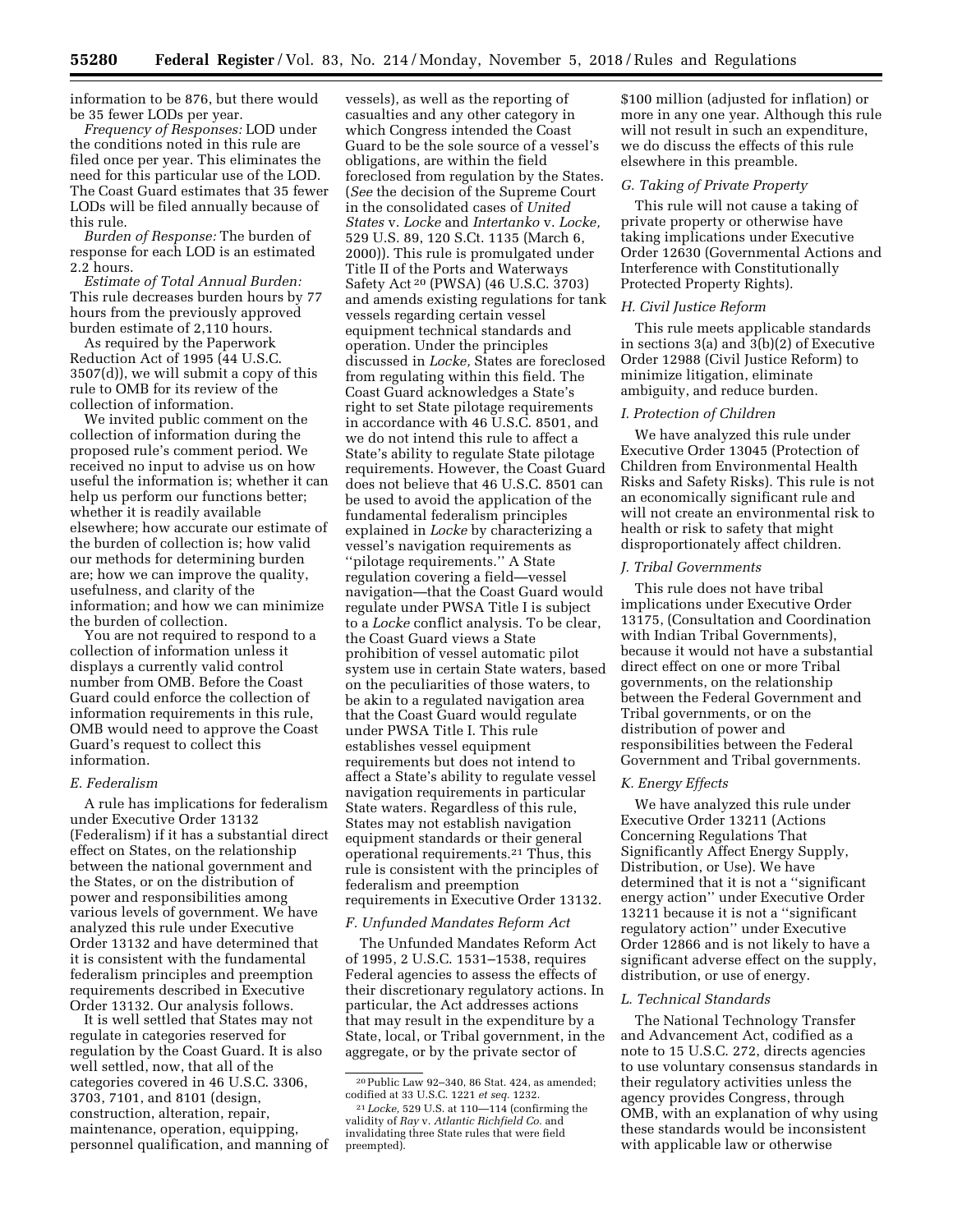impractical. Voluntary consensus standards are technical standards (*e.g.,*  specifications of materials, performance, design, or operation; test methods; sampling procedures; and related management systems practices) that are developed or adopted by voluntary consensus standards bodies. This rule uses the following voluntary consensus standards to track control and integrated navigation systems used in vessel automatic pilot systems:

(1) IEC 62065, First Edition, 2002–03, Maritime navigation and radiocommunication equipment and systems—Track control systems— Operational and performance requirements, methods of testing and required test results; and,

(2) IEC 62065, Edition 2.0, 2014–02, Maritime navigation and radiocommunication equipment and systems—Track control systems— Operational and performance requirements, methods of testing and required test results.

These standards provide parameters within which these systems must operate to ensure proper navigational control given the vessel's position, heading, speed, and other factors. The standards were developed by the IEC, an international voluntary consensus standards-setting organization, and the IMO. The sections that reference these standards and the locations where these standards are available are listed in § 164.03 of this rule below. Changes made in the 2014 edition of IEC 62065, while technical in nature, did not render systems conforming to the previous edition unsafe or obsolete. Since, there is no domestic or international requirement to carry this equipment, vessels may still be outfitted with serviceable equipment meeting the 2002 standard. Thus, the Coast Guard saw value in allowing equipment that met either the current or previous edition of IEC 62065.

The Director of the Federal Register has approved the material in § 164.03 for incorporation by reference under 5 U.S.C. 552 and 1 CFR part 51. Copies of the material are available from the sources listed in § 164.03.

Consistent with 1 CFR part 51 incorporation by reference provisions, this material is reasonably available. Interested persons have access to it through their normal course of business, may purchase it from the organization identified in 46 CFR 136.112, or may view a copy by means we have identified in that section.

## *M. Environment*

We have analyzed this rule under Department of Homeland Security

Instruction Manual 023–01–001–01, Revision 1 (DHS Instruction Manual 023–01) and Commandant Instruction M16475.lD (COMDTINST M16475.1D), which guide the Coast Guard in complying with the National Environmental Policy Act of 1969 (42 U.S.C. 4321–4370f), and have concluded that this action is one of a category of actions that do not individually or cumulatively have a significant effect on the human environment. A Record of Environmental Consideration supporting this determination is available in the docket where indicated in the **ADDRESSES** section of this preamble. This rule involves regulations concerning tank vessel equipment approval and operation. Thus, this rule is categorically excluded under paragraphs L52, L57, L58 and L62 of Appendix A, Table 1 of DHS Instruction Manual 023–01.

#### **List of Subjects**

#### *33 CFR Part 164*

Marine, Navigation (water), Reporting and recordkeeping requirements, Waterways, Incorporation by reference.

#### *46 CFR Part 35*

Cargo vessels, Marine safety, Navigation (water), Occupational safety and health, Reporting and recordkeeping requirements, Seamen.

For the reasons discussed in the preamble, the Coast Guard amends 33 CFR part 164 and 46 CFR part 35 as follows:

## **Title 33—Navigation and Navigable Waters**

## **PART 164—NAVIGATION SAFETY REGULATIONS**

■ 1. The authority citation for part 164 is revised to read as follows:

**Authority:** 33 U.S.C. 1223, 1231; 46 U.S.C. 2103, 3703; and E.O. 12234, 45 FR 58801, 3 CFR, 1980 Comp., p. 277. Sec. 164.13 also issued under 46 U.S.C. 8502. Sec. 164.46 also issued under 46 U.S.C. 70114 and Sec. 102 of Pub. L. 107–295. Sec. 164.61 also issued under 46 U.S.C. 6101. The Secretary's authority under these sections is delegated to the Coast Guard by Department of Homeland Security Delegation No. 0170.1, para. II (70),  $(92.a)$ ,  $(92.b)$ ,  $(92.d)$ ,  $(92.f)$ , and  $(97.j)$ .

 $\blacksquare$  2. Amend § 164.03 as follows: ■ a. In paragraph (a), after the text ''Washington, DC 20593–7418,'', add the text ''telephone 202–372–1565,''. ■ b. Add paragraph (h) to read as follows:

### **§ 164.03 Incorporation by reference.**

\* \* \* \* \* (h) International Electrotechnical Commission (IEC), 3, rue de Varembe, Geneva, Switzerland, +41 22 919 02 11, *[http://www.iec.ch/.](http://www.iec.ch/)* Email: *[info@iec.ch.](mailto:info@iec.ch)* 

(1) IEC 62065 (IEC 62065 2002–03), Maritime navigation and radiocommunication equipment and systems—Track control systems— Operational and performance requirements, methods of testing and required test results, First Edition, dated 2002, IBR approved for § 164.13(d).

(2) IEC 62065 (IEC 62065 2014–02), Maritime navigation and radiocommunication equipment and systems—Track control systems— Operational and performance requirements, methods of testing and required test results, Edition 2.0, dated 2014, IBR approved for § 164.13(d).

■ 3. Amend § 164.13 by removing paragraph (e) and revising paragraph (d) to read as follows:

# **§ 164.13 Navigation underway: Tankers.**  \* \* \* \* \*

(d) This paragraph (d) has preemptive effect over State or local regulation within the same field. A tanker may navigate using a heading or track control system only if:

(1) The tanker is at least one-half nautical mile (1,012 yards) beyond the territorial sea baseline, as defined in 33 CFR 2.20;

(i) Not within waters specified in 33 CFR part 110 (anchorages), or;

(ii) Not within waters specified as precautionary areas in 33 CFR part 167, and;

(2) There is a person, competent to steer the vessel, present to assume manual control of the steering station at all times including, but not limited to, the conditions listed in 46 CFR 35.20– 45(a) through (c); and

(3) The system meets the heading or track control specifications of either IEC 62065 (2002–03) or IEC 62065 (2014–02) (incorporated by reference, see § 164.03).

#### **Title 46—Shipping**

## **PART 35—OPERATIONS**

■ 4. The authority citation for part 35 continues to read as follows:

**Authority:** 33 U.S.C. 1225, 1231; 1321(j); 46 U.S.C. 3306, 3703, 6101; 49 U.S.C. 5103, 5106; and E.O. 12234, 45 FR 58801, 3 CFR, 1980 Comp., p. 277; E.O. 12777, 56 FR 54757, 3 CFR, 1991 Comp., p. 351; Department of Homeland Security Delegation No. 0170.1.

■ 5. Amend § 35.20–45 by revising the introductory text to read as follows:

#### **§ 35.20–40 Use of Auto Pilot—T/ALL.**

When the automatic pilot is used in: \* \* \* \* \*